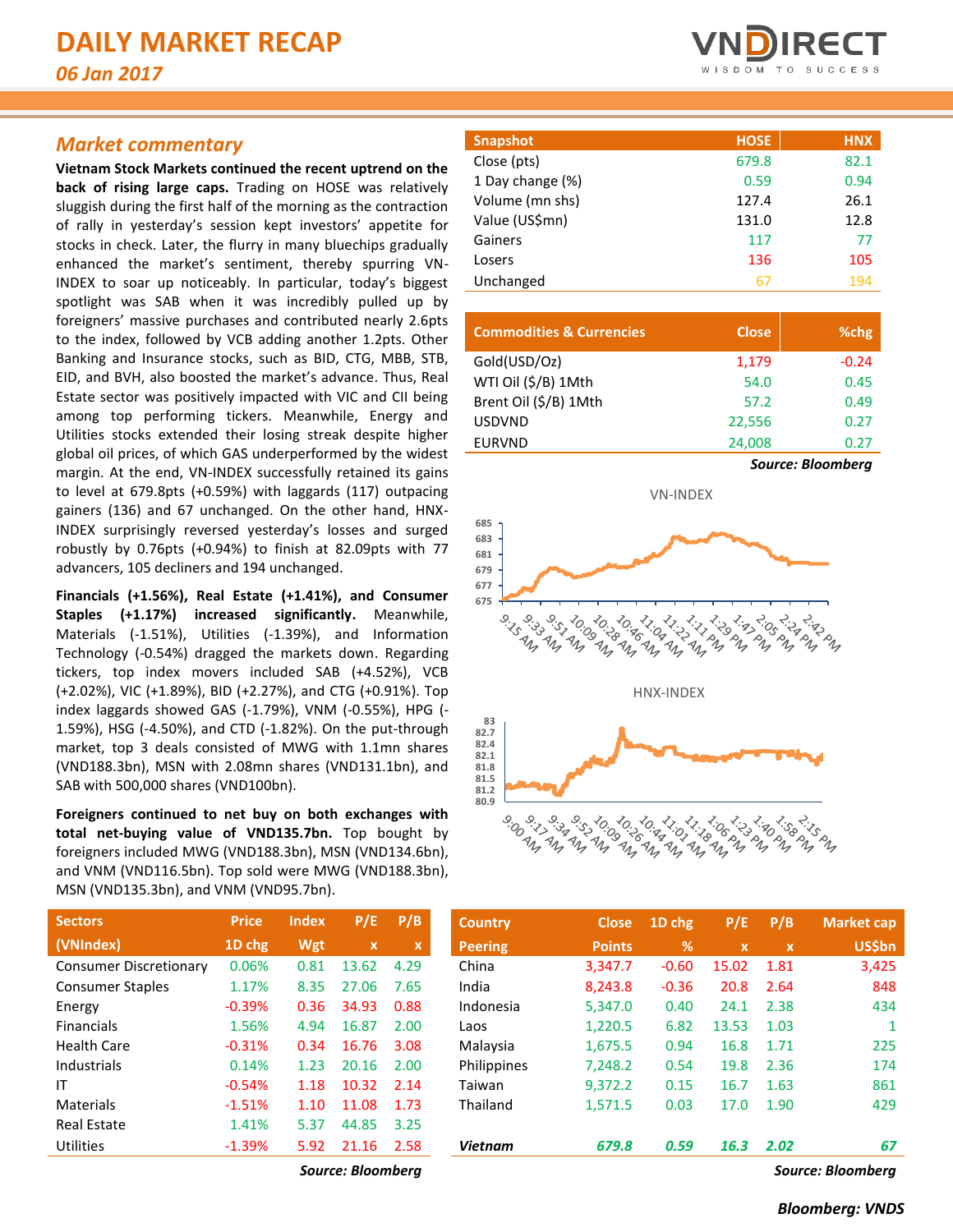

#### **Market News**

**Oil held its advance near US\$54 a barrel after U.S. crude stockpiles declined more than forecast and Saudi Arabia joined other OPEC members in cutting production to stabilize the market.**  Futures were down 0.2% in New York after rising 0.9% on Thursday. U.S. crude inventories fell by 7.05mn barrels last week, a government report showed. The median forecast in a Bloomberg survey predicted a 2mn-barrel drop. Saudi Arabia is going for full compliance with the agreed output curbs and has informed some Asian customers of a new round of oil export cuts for February, according to people with knowledge of the situation. *(Bloomberg)*

**Hanoi sets export growth target at 5%.** The ambitious target is set despite difficulties faced by key export products (electronics, agricultural products, textiles and garments) due to the negative impact of reduced global consumption and the shock waves of Brexit on the European economy, which is a large export market for Vietnam. *(En.vietnamplus.vn)*

**The State Bank of Vietnam (SBV) has set a credit growth target of 18% for this year and it pledges to continue the measures to keep credit growth suitable to the country's economic development.** At a recent conference to review the performance of the banking industry in 2016 and targets for 2017, SBV Deputy Governor Nguyen Thi Hong said that credit growth controlling measures are aimed to ensure the safety and efficiency of the banking sector and the economy. *(En.vietnamplus.vn)*

**Vietnam's retail sales of goods and services rose by 10.2% YoY to around US\$156.7bn in 2016,**  data from the General Statistics Office (GSO) has revealed. The rise – it was 9.8% growth in 2015 – reflected an improvement in both domestic consumption capacity and the lives of people, said Nguyen Bich Lam, head of GSO. In particular, the retail sales of goods, which accounted for 76% of total sales, reached US\$118.9bn (+10.2% YoY). *(English.vietnamnet.vn)*

**Vietnam local carriers are allowed to add 1,270 flights from Jan 16 to Feb 02 vs. 2,486 additional flights requested by airlines,** citing info from Civil Aviation Authority. In particular, Vietnam Airlines JSC (HVN VN) is allowed to add 380 flights vs. 381 additional flights registered while VietJet Air is permitted 560 more flights vs. 1,000 flights requested and Jetstar Pacific is allowed to add 330 flights vs. 1,105 requested. *(Bloomberg)*

**Money sent by Vietnamese overseas to the country last year is forecast at US\$9bn vs. US\$12bn estimated in early 2016,** citing info from State Bank of Vietnam's Ho Chi Minh City branch. Besides, the country's 2017 remittances will be affected by U.S. President-elect Donald Trump's trade policies and efforts to strengthen USD, citing SBV HCMC branch's Vice Director Nguyen Hoang Minh. Possible U.S. interest rate increase may also impact remittances this year as 60% of the country's remittances comes from U.S. *(Bloomberg)*

#### **Corporate News**

**Hoa Sen Group (HSG VN) - 2016 business result:** HSG's 2016 exports account for nearly 40% of FY2016 revenue of VND17.89trl, company said in written statement released before shareholders' meeting. For further information, HSG products are shipped to 65 nations and territories. *(Bloomberg)*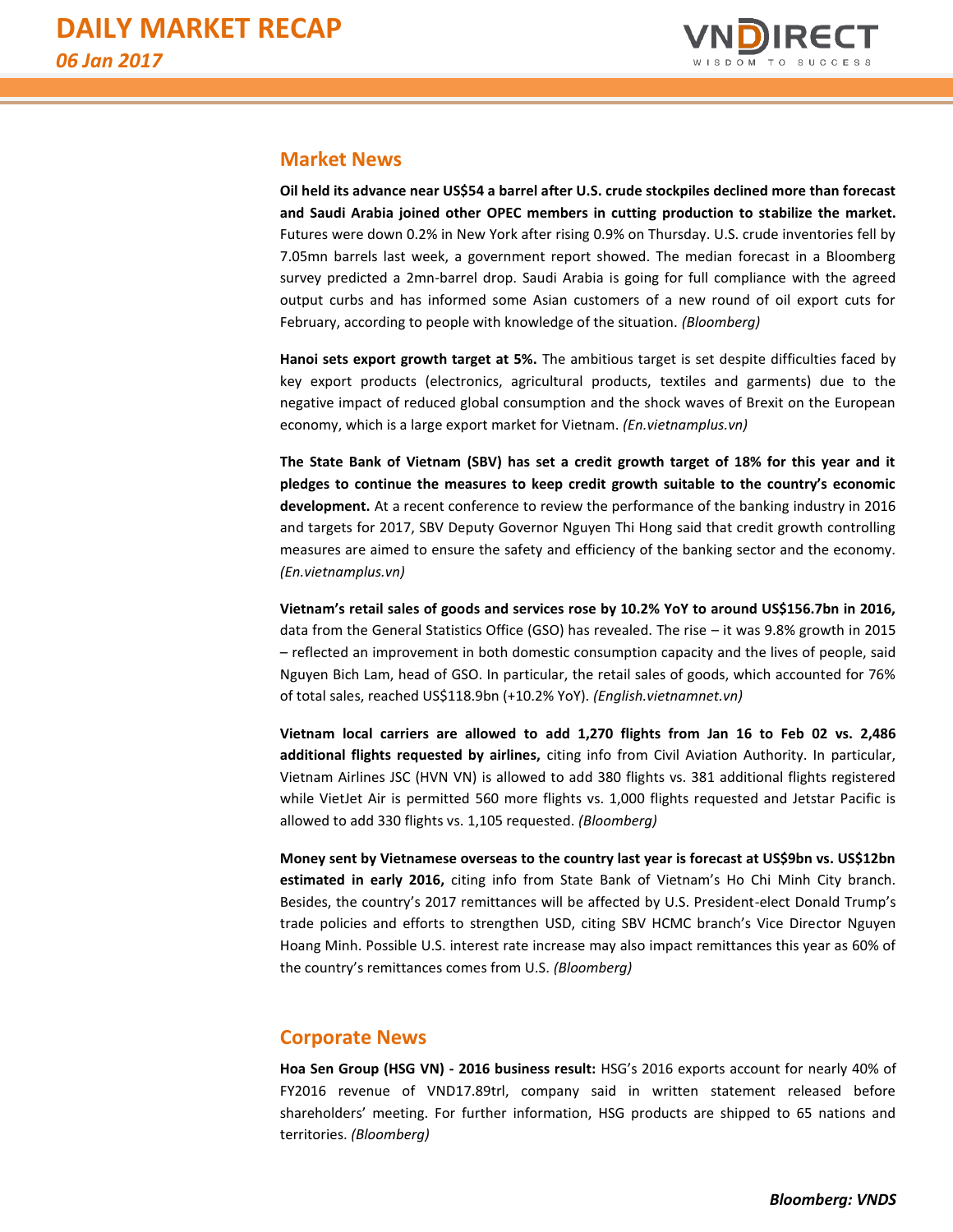

**FPT Securities JSC (FTS - unlisted) - listing:** On Jan 05, FTS got the permission to list 90.3mn shares on Ho Chi Minh City Stock Exchange (HOSE) under ticker FTS , the bourse said on its website. *(Bloomberg)*

**Hanoi Beer Alcohol and Beverage JSC (BHN VN - UPCOM) - change in stock listing:** BHN is permitted to delist 231.8mn shares on Hanoi Stock Exchange (HNX) on Jan 11 in order to list on Ho Chi Minh Stock Exchange (HOSE). *(Bloomberg)*

**Vinh Hoan Corporation (VHC VN) - estimated 2016 business results & 2017 business plan:** For 2016, VHC expects to achieve VND7.214trl in revenue (+11% YoY and completing 94% of the year plan), VND550bn in EAT (+70% YoY and surpassing full-year goal by 57%). For 2017, the firm targets to export US\$285mn worth of catfish product (+15% YoY) and increase processing productivity by 20%. The company also promotes value-added products to achieve US\$5mn in sales. *(Cafef.vn)*

**Ho Chi Minh Securities Corporation (HCM VN) - shareholder's activity:** On Jan 03, PXP Vietnam Asset Management Ltd reduced its stake in HCM from 8.83% (11.22mn shares) to 7.33% (9.3mn shares). The reason for the reduction was that the fund management contract between PXP Vietnam Management Ltd and Greystanes Limited was ended. Thus, Greystanes Limited was no longer included in major shareholder's report. *(Ndh.vn)*

**Danang Rubber JSC (DRC VN) - shareholder's activity:** Due to the ending of the fund management contract between PXP Vietnam Management and Greystanes Limited, PXP Vietnam Asset Management reduced its stake in DRC from 5.19% (over 6.16mn shares) to 4.33% (over 5mn shares). Thus, PXP was no longer DRC's major shareholder from Jan 03. *(Ndh.vn)*

**National Seed JSC (NSC VN) - shareholder's activity:** On Dec 30, 2016, Greystanes Limited sold its entire stake of 600,000 NSC shares (3.93%), thus reducing PXP Vietnam Asset Management's stake in NSC to 1.5% (228,955 shares). *(Ndh.vn)*

**PetroVietNam Low Pressure Gas Distribution JSC (PGD VN) - 2016 business plan adjustment:** PGD has approved the adjustment on 2016 business plan. Specifically, revenue is adjusted to VND4.2trl (-18.5% compared to the original plan). EBT and EAT targets are amended to VND235bn (+71.5% compared to the original target) and VND188bn (+71.5% compared to the original plan), respectively. *(Cafef.vn)*

**Petro Song Da Trading and Investment JSC (SDP VN) - 2016 business results:** For 2016, SDP recorded VND461bn in revenue (-35% YoY and completing 68% of year target) and VND8bn in EBT (achieving 80% of 2016 goal). *(Cafef.vn)*

**GTNFOODS JSC (GTN VN) - business activity:** GTN bought over 36.18mn shares of Vietnam Livestock Corporation JSC (Vilico) to lift its ownership from 4.83mn shares (7.66%) to 41.02mn shares (65%) on Jan 03. Thus, GTN has become Vilico's parent company. *(Cafef.vn)*

**Song Da Urban & Industrial Zone Investment and Development JSC (SJS VN) - dividend payment:** Jan 19 and Jan 20 will be the ex-date and record date, correspondingly, for receiving 2015 cash dividend of VND500/share (est. 2015 dividend yield of 2.12%). The payment will be made on Feb 20. *(Cafef.vn)*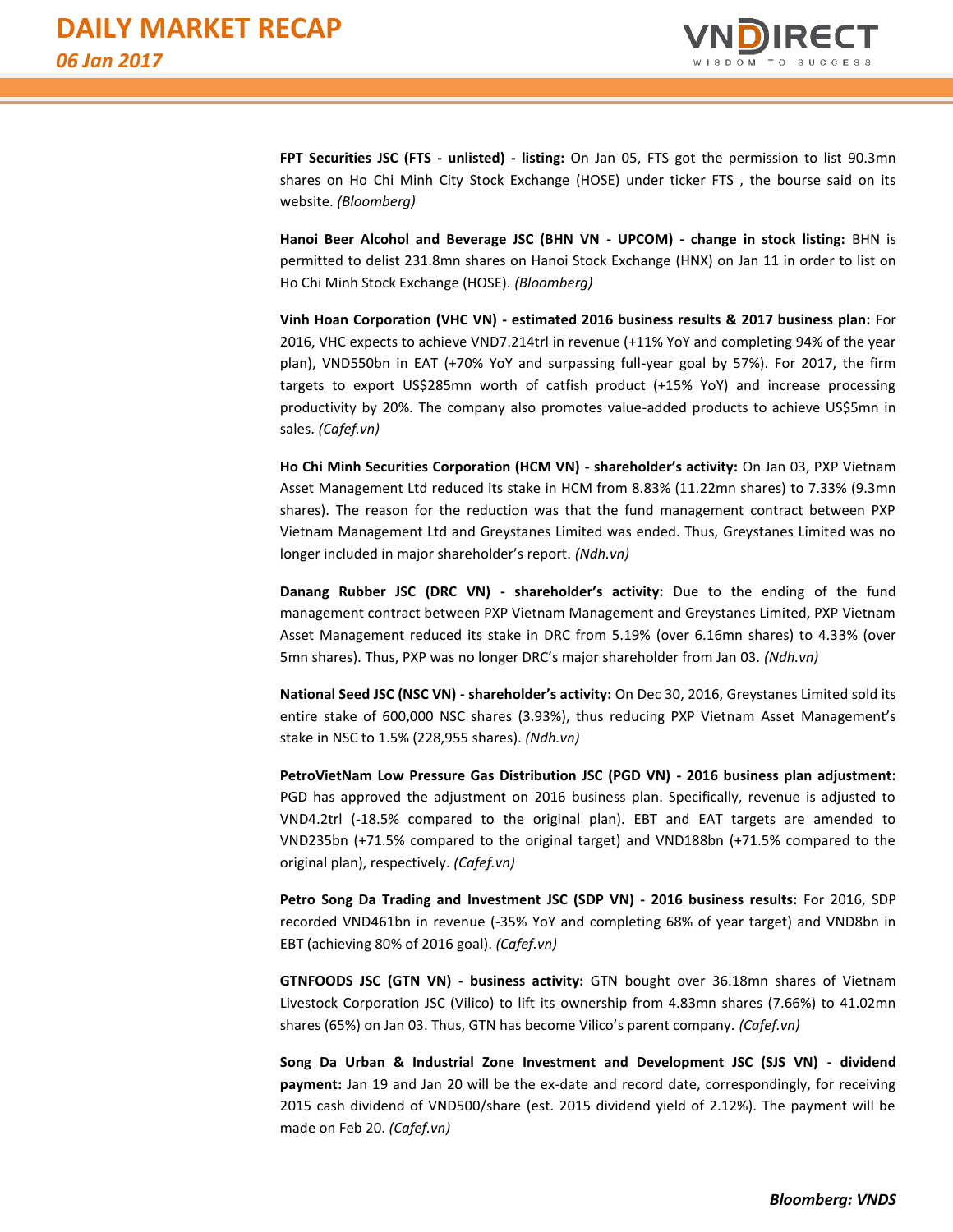

**Petrovietnam Gas JSC (GAS VN) - business activity and 2016 business plan adjustment:** GAS has approved to transfer its land-use rights in Vung Tau to CNG Vietnam JSC for building a working office. Accordingly, the minimum price is not lower than the appraised value in the appraisal certificate No. 009/BDS.16NVC dated Oct 13, 2016. Besides, GAS has adjusted its 2016 business targets with consolidated revenue of VND53trl (-0.03% compared to the original plan), EBT of VND6.5trl (-24.2% compared to the original one), and EAT of VND2.4trl (-18.1% vs. the original one). *(Cafef.vn)*

**Seaprodex Refrigeration Industry Corporation (SRF VN) - 2017 business targets:** SRF's BoD has approved 2017 targets of VND1.7trl in revenue and VND77bn in EAT. Besides, the company estimates to pay 2016 cash dividend of VND2,000/share and issue bonus shares at the ratio of 3:1. *(Cafef.vn)*

**Dong A Plastic JSC (DAG VN) - dividend payment:** Jan 13 and Jan 16 will be the ex-date and record date, respectively, for receiving 2015 cash dividend of VND500/share (est. 2015 dividend yield of 3.29%) and issuing bonus share to existing shareholders at the ratio of 100:5. The dividend payment is expected from Feb 24. *(Cafef.vn & Vsd.vn)*

**Marine Supply and Engineering JSC (MAC VN) - dividend payment:** Jan 13 and Jan 16 will be the ex-date and record date, correspondingly, for paying 2016 cash dividend of VND500/share (est. 2016 dividend yield of 5.49%). The payment will be made on Jan 23. *(Cafef.vn)*

**Dong A Hotel Group JSC (DAH VN) - shareholders' activity:** DAH's Chairman Nguyen Van Thanh bought 1mn DAH shares to lift his stake to 6mn shares (17.54%) from Dec 23 to Dec 27, 2016. Besides, BoD member Nguyen Van Thao purchased 1mn DAH shares via order-matching method from Dec 22 to Dec 29, 2016, thereby increasing his holding to 4mn shares (11.7%). *(Cafef.vn)*

**Ha Noi Oil Fuel JSC (HFC VN - UPCOM) - 2015 stock dividend, bonus share and ESOP share issuance:** Jan 16 and Jan 17 will be the ex-date and record date, correspondingly, for paying 2015 stock dividend at the ratio of 100:32, issuing bonus shares to existing shareholders at the ratio of 100:53, and issuing shares to offer to existing shareholders at the ratio of 1:1 and with the price of VND10,000/share. For further information, previously, HFC approved to issue 105,000 ESOP shares at the price of VND10,000/share. *(Cafef.vn)*

**Transport Investment And Construction Consultant JSC (TVG VN - UPCOM) - dividend payment:** Jan 12 and Jan 13 will be the ex-date and record date, respectively, for receiving 2015 cash dividend of VND1,000/share (est. 2015 dividend yield of 200%). The payment will be made from Jan 25. *(Cafef.vn)*

**Thanh Hoa Medical Materials Pharmaceutical JSC (DTH - unlisted) - dividend payment:** Jan 13 and Jan 16 will be the ex-date and record date, correspondingly, for paying the second 2016 cash dividend of VND600/share. The payment is expected from Jan 25. *(Cafef.vn)*

**Becamex Infrastructure Development JSC (IJC VN) - refund for shareholders:** IJC plans to refund more than 137mn shares at VND10,000/share to cut 50% of capital invested by shareholders, according to statement filed on Vietnam Securities Depository. *(Bloomberg)*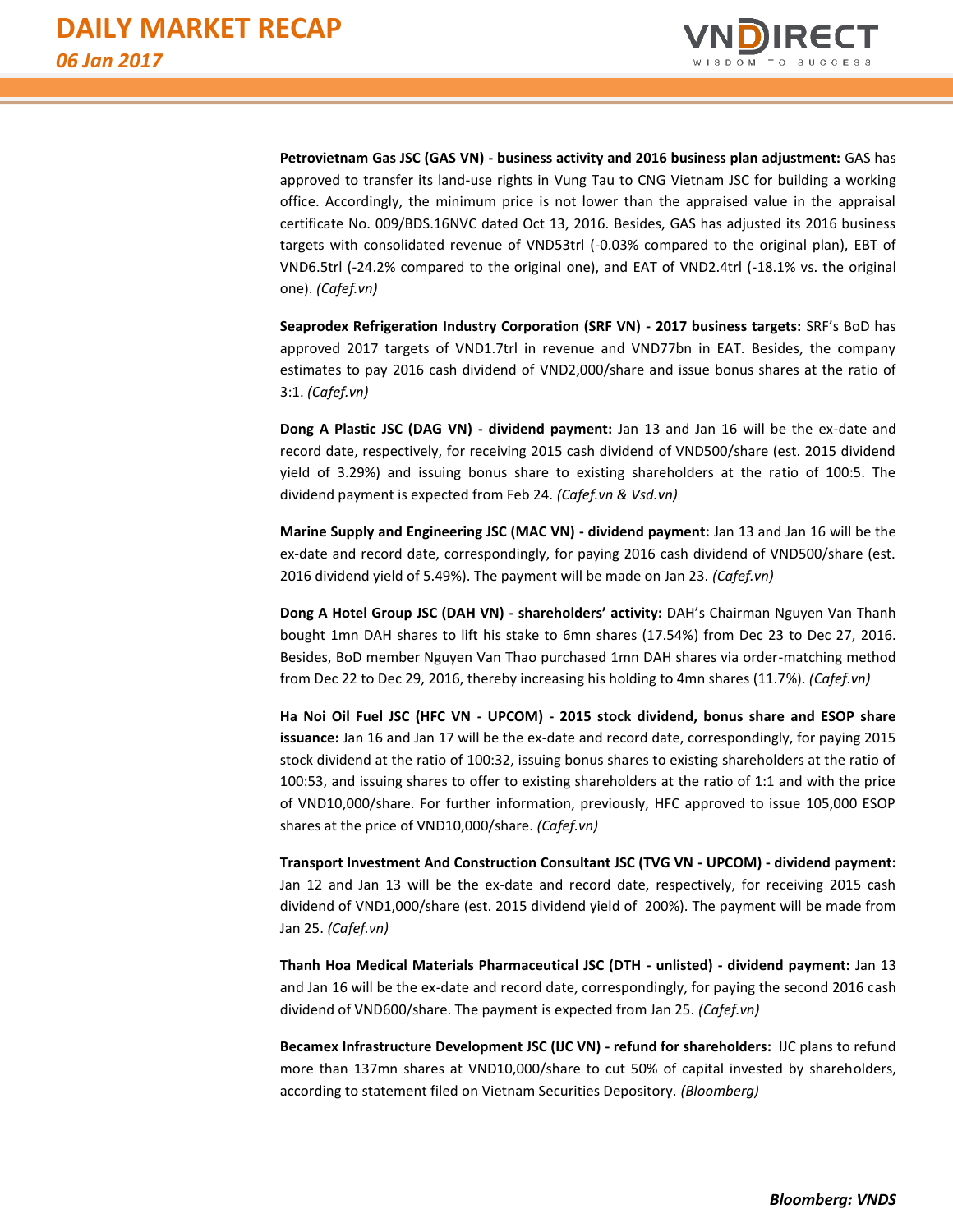

#### **MARKET MOVEMENTS**

|                    |              |       | <b>HOSE</b> |         |            |                    |              |       | <b>HNX</b> |        |            |
|--------------------|--------------|-------|-------------|---------|------------|--------------------|--------------|-------|------------|--------|------------|
| <b>Top gainers</b> |              |       |             |         | <b>VND</b> | <b>Top gainers</b> |              |       |            |        | <b>VND</b> |
| <b>Ticker</b>      | Last         | Chg   | %chg        | Vol.    | Index      | <b>Ticker</b>      | Last         | Chg   | %chg       | Vol.   | Index      |
|                    | <b>Price</b> |       |             |         | impact     |                    | <b>Price</b> |       |            |        | impact     |
| AAM                | 10,700       | 700   | 7.0         | 4,270   | 0.004      | KHL                | 900          | 100   | 12.5       | 5,600  | 0.000      |
| <b>DRL</b>         | 37,450       | 2,450 | 7.0         | 510     | 0.010      | <b>PPP</b>         | 11,000       | 1,000 | 10.0       | 300    | 0.000      |
| <b>KAC</b>         | 5,220        | 340   | 7.0         | 310     | 0.004      | <b>ARM</b>         | 34,600       | 3,100 | 9.8        | 100    | 0.000      |
| <b>NSC</b>         | 95,200       | 6,200 | 7.0         | 1.700   | 0.042      | AMV                | 9,000        | 800   | 9.8        | 15,200 | 0.000      |
| <b>APG</b>         | 4,920        | 320   | 7.0         | 392,210 | 0.002      | <b>HHC</b>         | 29,400       | 2,600 | 9.7        | 100    | 0.000      |

| <b>Top losers</b> |                      |          |        |         | <b>VND</b>             | <b>Top losers</b> |                      |          |         |         | <b>VND</b>      |
|-------------------|----------------------|----------|--------|---------|------------------------|-------------------|----------------------|----------|---------|---------|-----------------|
| <b>Ticker</b>     | Last<br><b>Price</b> | Chg      | %chg   | Vol.    | <b>Index</b><br>impact | <b>Ticker</b>     | Last<br><b>Price</b> | Chg      | %chg    | Vol.    | Index<br>impact |
| CDO               | 6.780                | $-510$   | $-7.0$ | 3.81MLN | $-0.007$               | TBX               | 8.100                | $-900$   | $-10.0$ | 1,000   | 0.000           |
| <b>HID</b>        | 24,700               | $-1,850$ | $-7.0$ | 18,200  | $-0.026$               | <b>SIC</b>        | 21.800               | $-2.400$ | $-9.9$  | 179,100 | 0.000           |
| <b>DTT</b>        | 7.360                | $-550$   | $-7.0$ | 10      | $-0.002$               | <b>SAF</b>        | 55.800               | $-6,100$ | $-9.9$  | 1,400   | 0.000           |
| VAF               | 12,050               | $-900$   | $-7.0$ | 1.040   | $-0.015$               | L61               | 8,300                | $-900$   | $-9.8$  | 3,300   | 0.000           |
| <b>DHM</b>        | 5,820                | $-430$   | $-6.9$ | 56,830  | $-0.005$               | <b>SJC</b>        | 3,700                | $-400$   | $-9.8$  | 300     | 0.000           |

|               | <b>Top index movers</b> |       |      |         | <b>VND</b>   |            | <b>Top index movers</b> |       |      |         | <b>VND</b> |
|---------------|-------------------------|-------|------|---------|--------------|------------|-------------------------|-------|------|---------|------------|
| <b>Ticker</b> | Last                    | Chg   | %chg | Vol.    | <b>Index</b> | Ticker     | Last                    | Chg   | %chg | Vol.    | Index      |
|               | <b>Price</b>            |       |      |         | impact       |            | <b>Price</b>            |       |      |         | impact     |
| SAB           | 206.000                 | 8.900 | 4.5  | 212.390 | 2.550        | ACB        | 20.100                  | 1.000 | 5.2  | 1.41MLN | 0.877      |
| <b>VCB</b>    | 37.900                  | 750   | 2.0  | 2.50MLN | 1.206        | <b>SHB</b> | 4.800                   | 200   | 4.4  | 3.91MLN | 0.197      |
| <b>VIC</b>    | 43,100                  | 800   | 1.9  | 850.050 | 0.943        | <b>INN</b> | 70.000                  | 3.000 | 4.5  | 14.000  | 0.026      |
| <b>BID</b>    | 15,750                  | 350   | 2.3  | 6.34MLN | 0.535        | <b>HHC</b> | 29.400                  | 2.600 | 9.7  | 100     | 0.022      |
| <b>CTG</b>    | 16,650                  | 150   | 0.9  | 1.15MLN | 0.250        | VC3        | 34,800                  | 600   | 1.8  | 342.600 | 0.013      |

|               | <b>Top index laggers</b> |          |        |         | <b>VND</b>      | <b>VND</b><br><b>Top index laggers</b> |                      |        |        |         |                 |
|---------------|--------------------------|----------|--------|---------|-----------------|----------------------------------------|----------------------|--------|--------|---------|-----------------|
| <b>Ticker</b> | Last<br><b>Price</b>     | Chg      | %chg   | Vol.    | Index<br>impact | <b>Ticker</b>                          | Last<br><b>Price</b> | Chg    | %chg   | Vol.    | Index<br>impact |
| GAS           | 60.400                   | $-1.100$ | $-1.8$ | 73.420  | $-0.941$        | <b>NVB</b>                             | 4.700                | $-300$ | $-6.0$ | 4.500   | $-0.097$        |
| <b>VNM</b>    | 126.000                  | $-700$   | $-0.6$ | 1.37MLN | $-0.454$        | OCH                                    | 5,500                | $-500$ | $-8.3$ | 3.500   | $-0.040$        |
| <b>HPG</b>    | 43.400                   | $-700$   | $-1.6$ | 4.20MLN | $-0.264$        | <b>VCG</b>                             | 14.000               | $-300$ | $-2.1$ | 899.500 | $-0.038$        |
| <b>HSG</b>    | 50.900                   | $-2.400$ | $-4.5$ | 3.44MLN | $-0.211$        | DBC                                    | 36,800               | $-600$ | $-1.6$ | 225,600 | $-0.033$        |
| <b>CTD</b>    | 178.200                  | $-3,300$ | $-1.8$ | 157,610 | $-0.114$        | <b>SHN</b>                             | 11,200               | $-200$ | $-1.8$ | 1.10MLN | $-0.027$        |

| Top active volume |              |        |         |          | <b>VND</b> |               | <b>Top active volume</b> |       |      |         | <b>VND</b> |
|-------------------|--------------|--------|---------|----------|------------|---------------|--------------------------|-------|------|---------|------------|
| <b>Ticker</b>     | Last         | Chg    | $%$ chg | Vol.     | Index      | <b>Ticker</b> | Last                     | Chg   | %chg | Vol.    | Index      |
|                   | <b>Price</b> |        |         |          | impact     |               | <b>Price</b>             |       |      |         | impact     |
| <b>ITA</b>        | 4,180        | 30     | 0.7     | 11.83MLN | 0.011      | <b>SHB</b>    | 4.800                    | 200   | 4.4  | 3.91MLN | 0.000      |
| HQC               | 2,230        | $-20$  | $-0.9$  | 6.46MLN  | $-0.004$   | CEO           | 12,500                   |       | 0.0  | 1.64MLN | 0.000      |
| <b>BID</b>        | 15.750       | 350    | 2.3     | 6.34MLN  | 0.535      | ACB           | 20.100                   | 1.000 | 5.2  | 1.41MLN | 0.000      |
| <b>HPG</b>        | 43.400       | $-700$ | $-1.6$  | 4.20MLN  | $-0.264$   | <b>HUT</b>    | 11,800                   |       | 0.0  | 1.37MLN | 0.000      |
| <b>FLC</b>        | 5,140        | 20     | 0.4     | 3.88MLN  | 0.006      | KLF           | 2,300                    |       | 0.0  | 1.29MLN | 0.000      |

| <b>HNX</b>    |                                  |       |      |        |        |  |  |  |  |  |  |  |
|---------------|----------------------------------|-------|------|--------|--------|--|--|--|--|--|--|--|
|               | <b>VND</b><br><b>Top gainers</b> |       |      |        |        |  |  |  |  |  |  |  |
| <b>Ticker</b> | Last                             | Chg   | %chg | Vol.   | Index  |  |  |  |  |  |  |  |
|               | Price                            |       |      |        | impact |  |  |  |  |  |  |  |
| KHL           | 900                              | 100   | 12.5 | 5,600  | 0.000  |  |  |  |  |  |  |  |
| <b>PPP</b>    | 11,000                           | 1,000 | 10.0 | 300    | 0.000  |  |  |  |  |  |  |  |
| ARM           | 34,600                           | 3,100 | 9.8  | 100    | 0.000  |  |  |  |  |  |  |  |
| AMV           | 9,000                            | 800   | 9.8  | 15,200 | 0.000  |  |  |  |  |  |  |  |
| ннс           | 29,400                           | 2,600 | 9.7  | 100    | 0.000  |  |  |  |  |  |  |  |

| <b>Top losers</b> |                      |          |        |         | <b>VND</b>             | <b>Top losers</b> |                      |          |         |         | <b>VND</b>      |
|-------------------|----------------------|----------|--------|---------|------------------------|-------------------|----------------------|----------|---------|---------|-----------------|
| Ticker            | Last<br><b>Price</b> | Chg      | %chg   | Vol.    | <b>Index</b><br>impact | <b>Ticker</b>     | Last<br><b>Price</b> | Chg      | %chg    | Vol.    | Index<br>impact |
| CDO               | 6.780                | $-510$   | $-7.0$ | 3.81MLN | $-0.007$               | TBX               | 8.100                | $-900$   | $-10.0$ | 1.000   | 0.000           |
| <b>HID</b>        | 24,700               | $-1,850$ | $-7.0$ | 18,200  | $-0.026$               | <b>SIC</b>        | 21,800               | $-2,400$ | $-9.9$  | 179,100 | 0.000           |
| <b>DTT</b>        | 7.360                | $-550$   | $-7.0$ | 10      | $-0.002$               | <b>SAF</b>        | 55,800               | $-6,100$ | $-9.9$  | 1,400   | 0.000           |
| VAF               | 12,050               | $-900$   | $-7.0$ | 1.040   | $-0.015$               | L61               | 8.300                | $-900$   | -9.8    | 3.300   | 0.000           |
| <b>DHM</b>        | 5,820                | $-430$   | $-6.9$ | 56,830  | $-0.005$               | <b>SJC</b>        | 3,700                | $-400$   | $-9.8$  | 300     | 0.000           |

| <b>Top index movers</b> |        |       |      |         | <b>VND</b> |
|-------------------------|--------|-------|------|---------|------------|
| <b>Ticker</b>           | Last   | Chg   | %chg | Vol.    | Index      |
|                         | Price  |       |      |         | impact     |
| ACB                     | 20,100 | 1,000 | 5.2  | 1.41MLN | 0.877      |
| <b>SHB</b>              | 4,800  | 200   | 4.4  | 3.91MLN | 0.197      |
| <b>INN</b>              | 70,000 | 3,000 | 4.5  | 14,000  | 0.026      |
| <b>HHC</b>              | 29,400 | 2,600 | 9.7  | 100     | 0.022      |
| VC3                     | 34,800 | 600   | 1.8  | 342,600 | 0.013      |

| <b>Top index laggers</b><br><b>VND</b> |        |      |        |         |          |  |  |  |  |  |  |  |  |
|----------------------------------------|--------|------|--------|---------|----------|--|--|--|--|--|--|--|--|
| <b>Ticker</b>                          | Last   | Chg  | %chg   | Vol.    | Index    |  |  |  |  |  |  |  |  |
|                                        | Price  |      |        |         | impact   |  |  |  |  |  |  |  |  |
| <b>NVB</b>                             | 4.700  | -300 | -6.0   | 4.500   | $-0.097$ |  |  |  |  |  |  |  |  |
| осн                                    | 5,500  | -500 | $-8.3$ | 3,500   | $-0.040$ |  |  |  |  |  |  |  |  |
| VCG                                    | 14.000 | -300 | $-2.1$ | 899,500 | $-0.038$ |  |  |  |  |  |  |  |  |
| <b>DBC</b>                             | 36,800 | -600 | $-1.6$ | 225,600 | $-0.033$ |  |  |  |  |  |  |  |  |
| SHN                                    | 11,200 | -200 | $-1.8$ | 1.10MLN | $-0.027$ |  |  |  |  |  |  |  |  |

| <b>Top active volume</b> |              |       |      |         | <b>VND</b> |
|--------------------------|--------------|-------|------|---------|------------|
| <b>Ticker</b>            | Last         | Chg   | %chg | Vol.    | Index      |
|                          | <b>Price</b> |       |      |         | impact     |
| <b>SHB</b>               | 4,800        | 200   | 4.4  | 3.91MLN | 0.000      |
| CEO                      | 12,500       | 0     | 0.0  | 1.64MLN | 0.000      |
| <b>ACB</b>               | 20,100       | 1,000 | 5.2  | 1.41MLN | 0.000      |
| <b>HUT</b>               | 11,800       | 0     | 0.0  | 1.37MLN | 0.000      |
| KLF                      | 2,300        | 0     | 0.0  | 1.29MLN | 0.000      |

*Source: Bloomberg*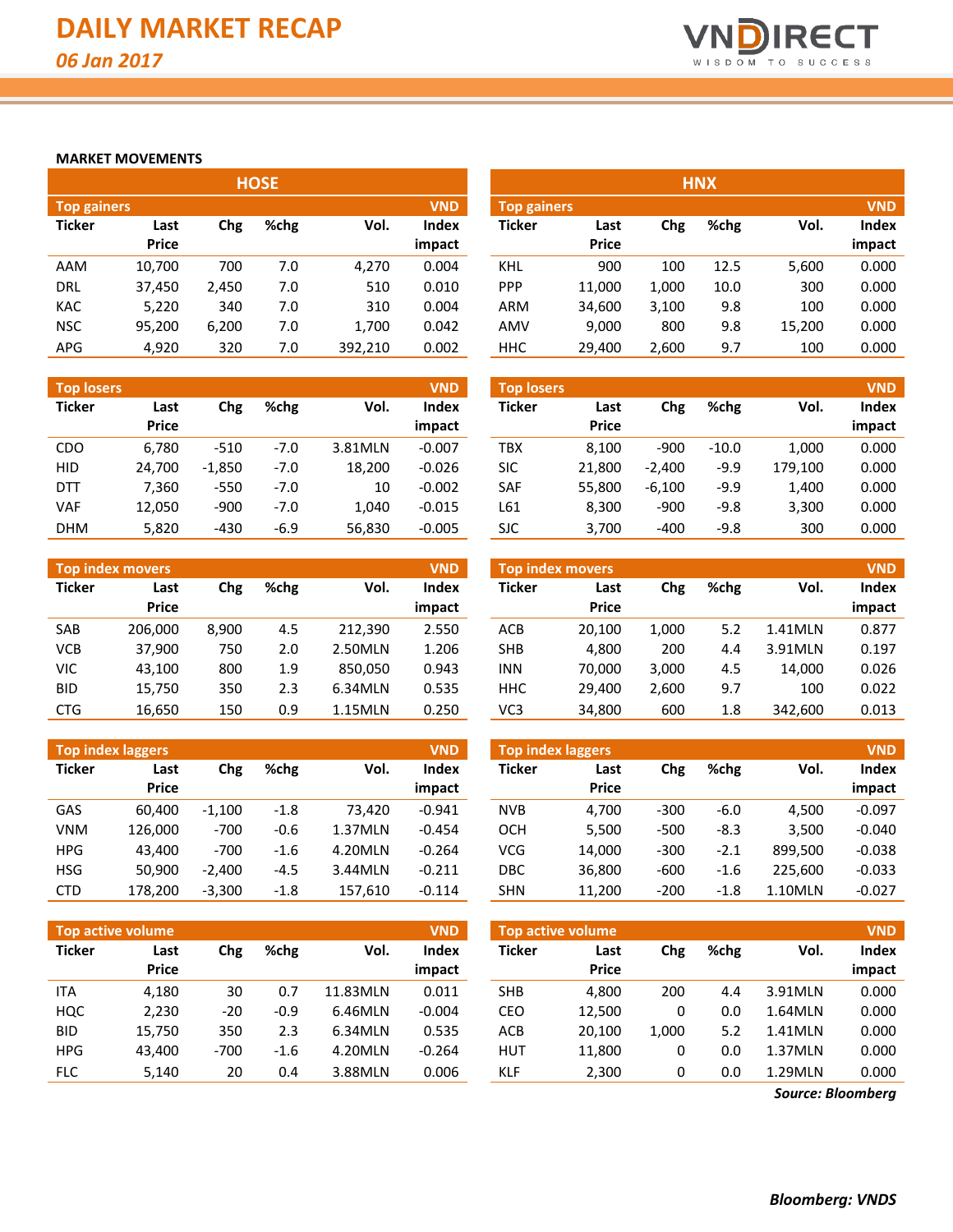

#### **FOREIGN ACTIVITIES**

| <b>Volume (Mn'shs)</b> | <b>HOSE</b> | d/d   | <b>HNX</b> | d/d      | Value (VND'bn)        | <b>HOSE</b> | d/d    | <b>HNX</b>       | d/d     |
|------------------------|-------------|-------|------------|----------|-----------------------|-------------|--------|------------------|---------|
| <b>F.BUY</b>           | 16.7        | 97.3% | 1.9        | $-6.0\%$ | <b>BUY</b>            | 825         | 221.6% | 19               | $-4.6%$ |
| % of market            | 13.2%       |       | 34.3%      |          | % of market           | 28.1%       |        | 6.8%             |         |
| <b>F.SELL</b>          | 16.5        | 90.3% | 0.2        | 181.4%   | <b>SELL</b>           | 704         | 185.9% |                  | 147.0%  |
| % of market            | 0.0%        |       | $0.0\%$    |          | % of market           | 0.0%        |        | 1.6%             |         |
| <b>NET BUY (SELL)</b>  | 0.2         |       | 1.7        |          | <b>NET BUY (SELL)</b> | 121         |        | 15               |         |
|                        |             |       |            |          |                       |             |        | Source: HSX, HNX |         |



## Foreign net buy/sell (30 days) in VND'bn

| <b>2017 ACCUMULATION</b> |                                 |      |      |      |                       |       |                |      |               |
|--------------------------|---------------------------------|------|------|------|-----------------------|-------|----------------|------|---------------|
| Volume (Mn'shs)          | HNX % of 2016<br>HOSE % of 2016 |      |      |      | Value (VND'bn)        |       | HOSE % of 2016 |      | HNX % of 2016 |
| <b>BUY</b>               | 36.7                            | 1.5% | 5.4  | 1.4% | <b>BUY</b>            | 1,503 | 1.7%           | 62   | 1.0%          |
| % of market              | 8.7%                            |      | 4.9% |      | % of market           | 16.9% |                | 5.8% |               |
| <b>SELL</b>              | 33.3                            | 1.3% | 0.5  | 0.2% | <b>SELL</b>           | 1,258 | 1.3%           | 10   | 0.2%          |
| % of market              | 7.9%                            |      | 0.5% |      | % of market           | 14.2% |                | 1.0% |               |
| <b>NET BUY (SELL)</b>    | 3.3                             |      | 4.9  |      | <b>NET BUY (SELL)</b> | 245   |                | 52   |               |

*Source: HSX, HNX*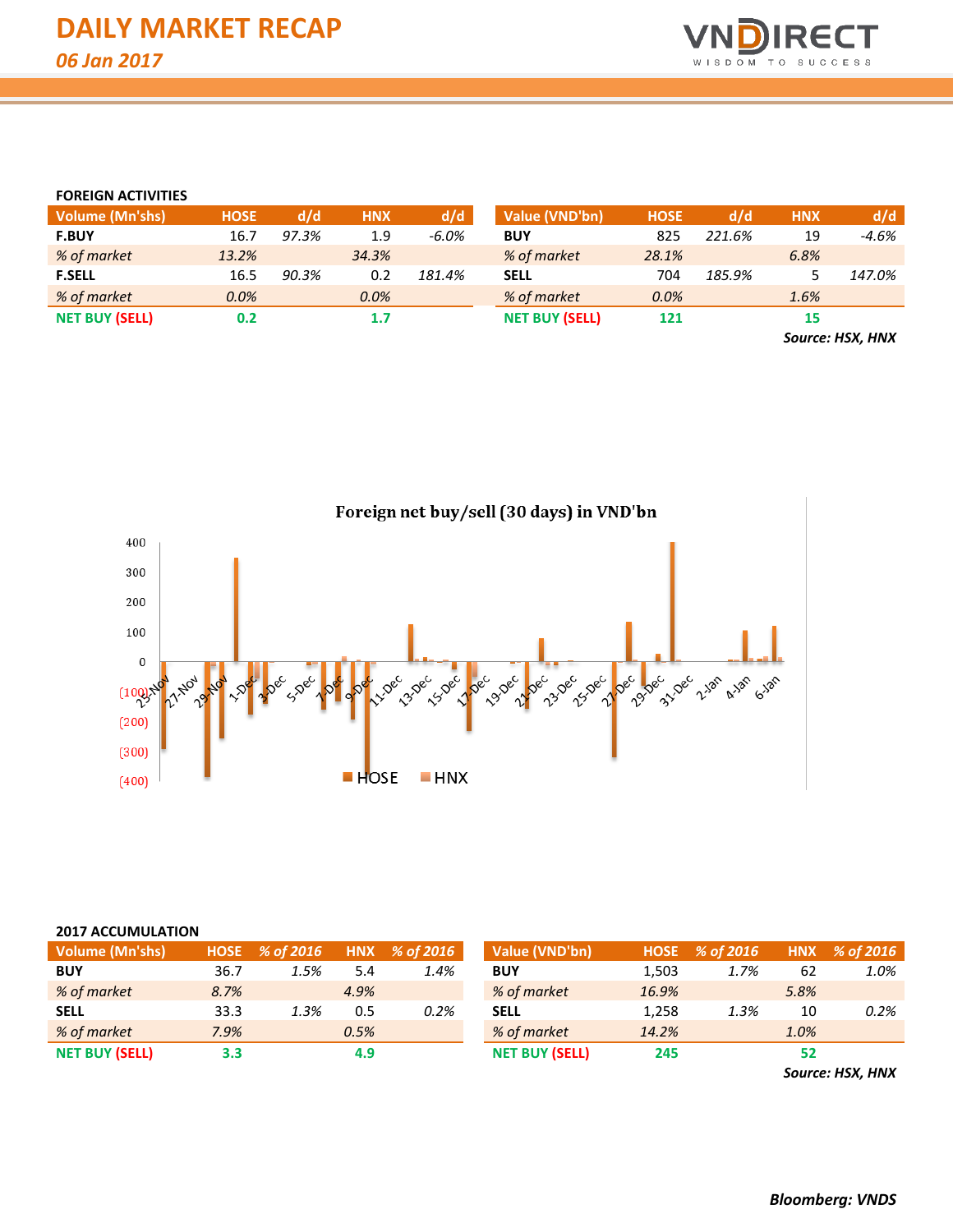

**impact**

#### **FOREIGN ACTIVITIES**

|               |                               | <b>HOSE</b> |         |       |                        | <b>HNX</b>    |                               |          |         |              |                 |  |  |
|---------------|-------------------------------|-------------|---------|-------|------------------------|---------------|-------------------------------|----------|---------|--------------|-----------------|--|--|
|               | Top buy by foreigners (value) |             |         |       | VND'bn                 |               | Top buy by foreigners (value) |          |         |              | <b>VND'bn</b>   |  |  |
| <b>Ticker</b> | Last<br><b>Price</b>          | Chg         | %chg    | Value | <b>Index</b><br>impact | <b>Ticker</b> | Last<br><b>Price</b>          | Chg      | %chg    | <b>Value</b> | Index<br>impact |  |  |
| <b>MWG</b>    | 157,800                       | 0           | 0.00    | 188.3 | 0.000                  | <b>HUT</b>    | 11,800                        | 0        | 0.00    | 8.6          | 0.000           |  |  |
| <b>MSN</b>    | 63,200                        | 100         | 0.16    | 134.6 | 0.034                  | <b>SHB</b>    | 4,800                         | 200      | 4.35    | 3.8          | 0.000           |  |  |
| <b>VNM</b>    | 126,000                       | $-700$      | $-0.55$ | 116.5 | $-0.454$               | <b>PVS</b>    | 17,200                        | 0        | 0.00    | 2.7          | 0.000           |  |  |
| <b>SAB</b>    | 206.000                       | 8.900       | 4.52    | 108.5 | 2.550                  | <b>SIC</b>    | 21,800                        | $-2.400$ | $-9.92$ | 2.2          | 0.000           |  |  |
| <b>REE</b>    | 25,000                        | $-300$      | $-1.19$ | 52.6  | $-0.042$               | DBC           | 36,800                        | $-600$   | $-1.60$ | 0.5          | 0.000           |  |  |

|               | Top sell by foreigners (value) |        |         |              | <b>VND'bn</b>          | Top sell by foreigners (value) |                      |          |         |              | <b>VND'bn</b>   |  |  |
|---------------|--------------------------------|--------|---------|--------------|------------------------|--------------------------------|----------------------|----------|---------|--------------|-----------------|--|--|
| <b>Ticker</b> | Last<br><b>Price</b>           | Chg    | %chg    | <b>Value</b> | <b>Index</b><br>impact | <b>Ticker</b>                  | Last<br><b>Price</b> | Chg      | %chg    | <b>Value</b> | Index<br>impact |  |  |
| <b>MWG</b>    | 157,800                        | 0      | 0.00    | 188.3        | 0.000                  | <b>NTP</b>                     | 77.400               | $-100$   | $-0.13$ | 1.8          | 0.000           |  |  |
| <b>MSN</b>    | 63.200                         | 100    | 0.16    | 135.3        | 0.034                  | <b>PGS</b>                     | 16.200               | $-200$   | $-1.22$ | 1.0          | 0.000           |  |  |
| <b>VNM</b>    | 126.000                        | $-700$ | $-0.55$ | 95.7         | $-0.454$               | <b>CVT</b>                     | 39,000               | $-400$   | $-1.02$ | 0.6          | 0.000           |  |  |
| <b>REE</b>    | 25.000                         | $-300$ | $-1.19$ | 52.6         | $-0.042$               | <b>WCS</b>                     | 180.000              | $-5.000$ | $-2.70$ | 0.4          | 0.000           |  |  |
| <b>HPG</b>    | 43.400                         | $-700$ | $-1.59$ | 28.4         | $-0.264$               | <b>MAC</b>                     | 9,100                | 0        | 0.00    | 0.2          | 0.000           |  |  |

|               | Top sell by foreigners (value) |          |         |              | VND'bn          |
|---------------|--------------------------------|----------|---------|--------------|-----------------|
| <b>Ticker</b> | Last<br>Price                  | Chg      | %chg    | <b>Value</b> | Index<br>impact |
| NTP           | 77,400                         | $-100$   | $-0.13$ | 1.8          | 0.000           |
| PGS           | 16,200                         | $-200$   | $-1.22$ | 1.0          | 0.000           |
| <b>CVT</b>    | 39,000                         | -400     | $-1.02$ | 0.6          | 0.000           |
| <b>WCS</b>    | 180,000                        | $-5,000$ | $-2.70$ | 0.4          | 0.000           |
| <b>MAC</b>    | 9,100                          | 0        | 0.00    | 0.2          | 0.000           |

|               | Top net buy by foreigners (value) |        |         |       | <b>VND'bn</b>   | Top net buy by foreigners (value) | <b>VND'bn</b>        |          |         |              |                 |
|---------------|-----------------------------------|--------|---------|-------|-----------------|-----------------------------------|----------------------|----------|---------|--------------|-----------------|
| <b>Ticker</b> | Last<br><b>Price</b>              | Chg    | %chg    | Value | Index<br>impact | <b>Ticker</b>                     | Last<br><b>Price</b> | Chg      | %chg    | <b>Value</b> | Index<br>impact |
| <b>SAB</b>    | 206.000                           | 8.900  | 4.52    | 108.1 | 2.550           | <b>HUT</b>                        | 11,800               | 0        | 0.00    | 8.6          | 0.000           |
| <b>VNM</b>    | 126,000                           | $-700$ | $-0.55$ | 20.9  | $-0.454$        | <b>SHB</b>                        | 4.800                | 200      | 4.35    | 3.8          | 0.000           |
| SSI           | 20,300                            | 200    | 1.00    | 16.7  | 0.043           | <b>PVS</b>                        | 17,200               | 0        | 0.00    | 2.7          | 0.000           |
| <b>VCB</b>    | 37.900                            | 750    | 2.02    | 10.6  | 1.206           | SIC                               | 21.800               | $-2,400$ | $-9.92$ | 2.2          | 0.000           |
| <b>GTN</b>    | 18,500                            | 100    | 0.54    | 10.0  | 0.011           | DBC                               | 36,800               | -600     | $-1.60$ | 0.5          | 0.000           |

|               | Top net sell by foreigners (value) |        |         |         | <b>VND'bn</b> | Top net sell by foreigners (value), | <b>VND'bn</b> |          |         |              |        |
|---------------|------------------------------------|--------|---------|---------|---------------|-------------------------------------|---------------|----------|---------|--------------|--------|
| <b>Ticker</b> | Last                               | Chg    | %chg    | Value   | Index         | <b>Ticker</b>                       | Last          | Chg      | %chg    | <b>Value</b> | Index  |
|               | <b>Price</b>                       |        |         |         | impact        |                                     | <b>Price</b>  |          |         |              | impact |
| <b>HPG</b>    | 43.400                             | $-700$ | $-1.59$ | $-13.5$ | $-0.264$      | <b>NTP</b>                          | 77.400        | $-100$   | $-0.13$ | $-1.8$       | 0.000  |
| <b>DXG</b>    | 12,300                             | 100    | 0.82    | $-12.4$ | 0.011         | <b>PGS</b>                          | 16,200        | $-200$   | $-1.22$ | $-1.0$       | 0.000  |
| <b>DPM</b>    | 22.050                             | $-300$ | $-1.34$ | $-6.6$  | $-0.052$      | CVT                                 | 39.000        | $-400$   | $-1.02$ | -0.6         | 0.000  |
| <b>ITA</b>    | 4,180                              | 30     | 0.72    | $-6.5$  | 0.011         | <b>WCS</b>                          | 180.000       | $-5.000$ | $-2.70$ | $-0.4$       | 0.000  |
| <b>HBC</b>    | 31.200                             | 300    | 0.97    | $-6.4$  | 0.013         | <b>MAC</b>                          | 9.100         | 0        | 0.00    | $-0.2$       | 0.000  |

*Source: Bloomberg, HOSE, HNX*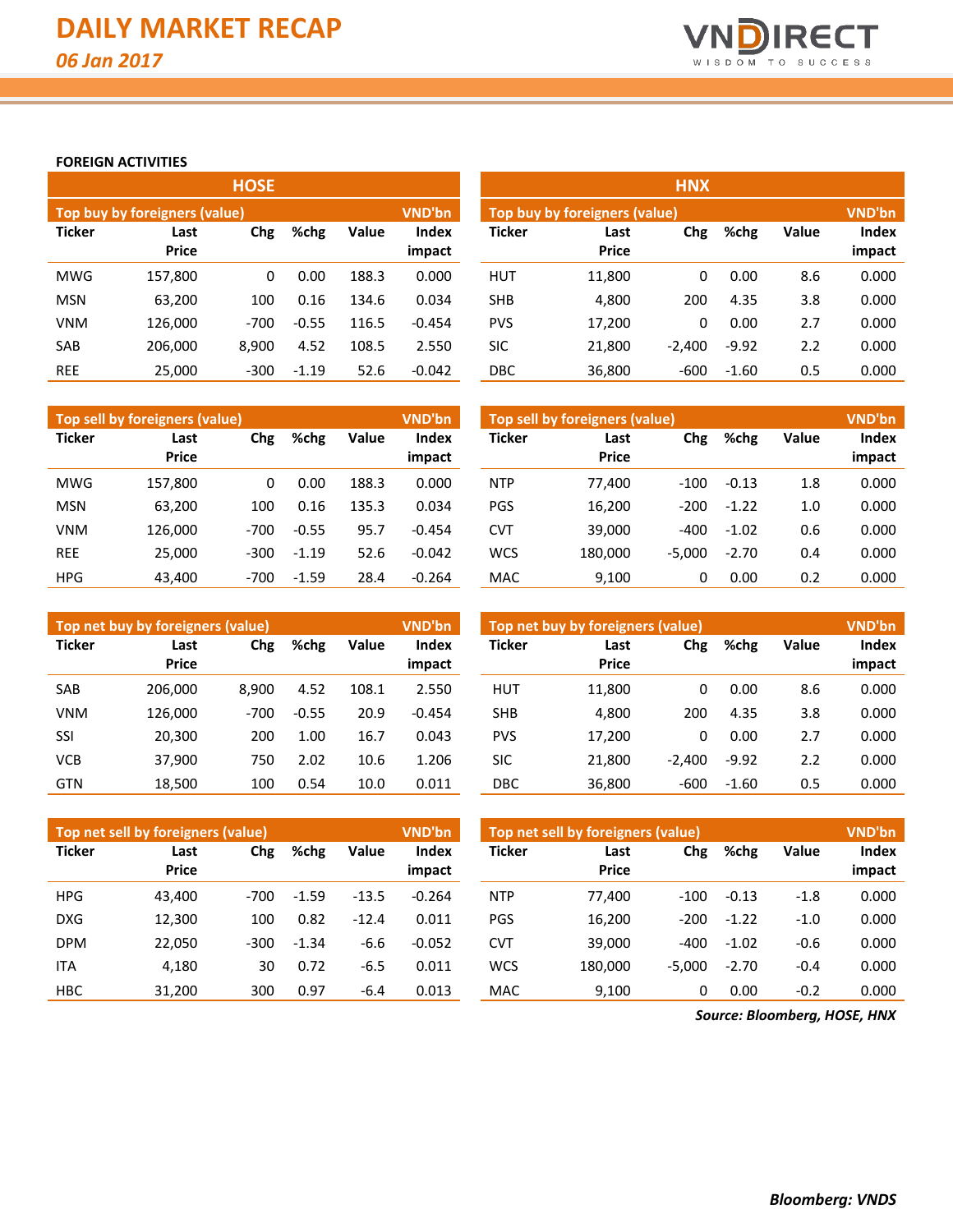

#### **TOP 70 MARKET CAPS SNAPSHOT ON HOSE**

| No.            | <b>Ticker</b>      | <b>Price</b> |         | Price change (%) |         | <b>Mkt. Cap</b> | Outs. Vol. | <b>Float ratio</b> | <b>Avail. Fll</b> | Ave. daily vol. |             | <b>EPS</b>     |         | P/E              | P/B              | <b>ROE</b> | <b>ROA</b>     |
|----------------|--------------------|--------------|---------|------------------|---------|-----------------|------------|--------------------|-------------------|-----------------|-------------|----------------|---------|------------------|------------------|------------|----------------|
|                |                    | <b>VND</b>   | 1M      | 3M               | 6M      | <b>US\$mln</b>  | Mln'shs    | %                  | %                 | (30 days-shs)   | <b>T12M</b> | <b>Diluted</b> | 1Y Gr.  | $\boldsymbol{X}$ | $\boldsymbol{X}$ | %          | %              |
| $\mathbf{1}$   | <b>VNM VM</b>      | 126,000      | $-6.0$  | $-11.3$          | 5.7     | 8,108           | 1,451      | 57.4               | 47.0              | 1,799,384       | 5,881       | 4,864          | 28.1    | 21.4             | 8.9              | 42.9       | 35.1           |
| 2              | <b>VCB VM</b>      | 37,900       | 11.0    | $-1.2$           | 2.3     | 6,045           | 3,598      | 22.9               | 9.2               | 856,676         | 1,876       | 1,477          | 16.4    | 20.2             | 2.9              | 14.8       | 1.0            |
| 3              | <b>SAB VM</b>      | 206,000      | 56.1    | N/A              | N/A     | 5,857           | 641        | 10.3               | 39.5              | N/A             | 4,864       | 4,864          | 28.5    | 42.4             | 10.1             | 25.3       | 15.7           |
| $\overline{4}$ | <b>GAS VM</b>      | 60,400       | $-9.7$  | $-14.3$          | $-6.4$  | 5,124           | 1,913      | 4.2                | 46.3              | 122,991         | 2,617       | 4,400          | $-37.0$ | 23.1             | 2.9              | 12.1       | 8.8            |
| 5              | VIC VM             | 43,100       | 3.4     | 0.9              | 3.5     | 5,040           | 2,638      | 45.0               | 18.8              | 805,688         | 831         | 468            | $-65.2$ | 51.9             | 4.1              | 7.9        | 1.3            |
| 6              | <b>CTG VM</b>      | 16,650       | 6.1     | $-5.4$           | $-3.2$  | 2,748           | 3,723      | 7.8                | 0.2               | 599,073         | 1,727       | 1,208          | $-4.6$  | 9.6              | 1.0              | 11.0       | 0.8            |
| 7              | <b>BID VM</b>      | 15,750       | 6.8     | $-9.0$           | $-12.0$ | 2,387           | 3,419      | 12.2               | 28.7              | 1,872,908       | 1,884       | 1,434          | $-14.7$ | 8.4              | 1.2              | 15.3       | 0.7            |
| 8              | <b>ROS VM</b>      | 118,300      | 6.5     | 165.2            | N/A     | 2,255           | 430        | 27.4               | 49.0              | 2,563,585       | N/A         | N/A            | N/A     | N/A              | N/A              | N/A        | N/A            |
| 9              | <b>MSN VM</b>      | 63,200       | $-0.2$  | $-8.7$           | $-5.7$  | 2,126           | 759        | 38.4               | 18.2              | 358,276         | 3,660       | 1,963          | 35.8    | 17.3             | 3.0              | 17.4       | 3.9            |
| 10             | <b>BVH VM</b>      | 61,400       | 6.4     | $-14.7$          | $-1.8$  | 1,852           | 680        | 29.1               | 24.1              | 308,606         | 1,833       | 1,658          | $-3.5$  | 33.5             | 3.2              | 9.8        | 2.1            |
| 11             | <b>HPG VM</b>      | 43,400       | 6.1     | 1.2              | 21.7    | 1,622           | 843        | 47.8               | 13.3              | 3,295,977       | 6,189       | 4,404          | 18.1    | 7.0              | 2.0              | 32.6       | 19.7           |
| 12             | <b>NVL VM</b>      | 59,200       | N/A     | N/A              | N/A     | 1,547           | 589        | 100.0              | 38.8              | N/A             | N/A         | N/A            | N/A     | N/A              | N/A              | N/A        | N/A            |
| 13             | MWG VM             | 157,800      | 2.5     | 16.2             | 28.3    | 1,077           | 154        | 60.8               | 0.0               | 228,178         | 10,706      | 7,305          | 52.8    | 14.7             | 6.6              | 55.2       | 20.7           |
| 14             | <b>MBB VM</b>      | 13,750       | 3.4     | $-3.1$           | $-4.4$  | 1,044           | 1,713      | 45.2               | 0.0               | 219,779         | 1,580       | 1,831          | $-7.3$  | 8.7              | 1.0              | 11.4       | 1.2            |
| 15             | <b>FPT VM</b>      | 44,950       | 6.3     | $-2.5$           | 6.3     | 915             | 459        | 68.6               | 0.0               | 499,507         | 4,349       | 3,814          | 6.3     | 10.3             | 2.3              | 22.8       | 8.0            |
| 16             | <b>STB VM</b>      | 8,780        | 16.9    | $-8.6$           | $-22.3$ | 702             | 1,804      | 92.7               | 15.8              | 3,054,840       | $-66$       | 902            | $-39.3$ | N/A              | 0.7              | $-0.3$     | 0.0            |
| 17             | <b>CTD VM</b>      | 178,200      | 6.1     | $-6.1$           | 16.5    | 608             | 77         | 85.8               | 7.4               | 110,752         | 19,224      | 11,078         | 90.1    | 9.3              | 2.9              | 35.5       | 15.3           |
| 18             | <b>EIB VM</b>      | 9,750        | 10.8    | $-6.3$           | $-13.7$ | 531             | 1,229      | 75.1               | 2.0               | 89,524          | $-247$      | 33             | $-88.1$ | N/A              | 0.9              | $-2.2$     | $-0.2$         |
| 19             | HSG VM             | 50,900       | 12.1    | 31.9             | 13.6    | 444             | 197        | 39.5               | 19.2              | 1,731,726       | 8,113       | 7,350          | 120.2   | 6.3              | 2.4              | 41.0       | 13.8           |
| 20             | <b>SSI VM</b>      | 20,300       | 9.1     | $-9.4$           | $-9.4$  | 441             | 490        | 72.5               | 42.5              | 1,180,305       | 2,186       | 1,680          | 4.8     | 9.3              | 1.3              | 15.3       | 8.2            |
| 21             | <b>DHG VM</b>      | 101,000      | 6.0     | $-9.7$           | 1.5     | 390             | 87         | 31.8               | 0.0               | 52,896          | 6,539       | 5,748          | -6      | 15               | 3                | 22.9       | 19             |
| 22             | <b>DPM VM</b>      | 22,050       | $-6.6$  | $-21.7$          | $-22.1$ | 383             | 391        | 35.4               | 28.0              | 637,102         | 3,047       | 3,295          | 14      | $\overline{7}$   | 1.0              | 13         | 13             |
| 23             | <b>BMP VM</b>      | 185,100      | $-2.6$  | $-6.0$           | 15.0    | 373             | 45         | 61.8               | 0.0               | 21,359          | 14,310      | 11,410         | 38      | 13               | 3.7              | 31         | 26             |
| 24             | <b>PVD VM</b>      | 21,300       | $-2.5$  | $-13.9$          | $-22.9$ | 362             | 383        | 48.1               | 18.8              | 1,211,231       | 376         | 3,725          | $-43.4$ | 55.9             | 0.6              | 1.3        | 0.7            |
| 25             | NT <sub>2</sub> VM | 27,350       | $-11.8$ | $-29.0$          | $-20.0$ | 345             | 285        | 27.2               | 27.4              | 318,387         | 4,593       | 3,937          | $-29.5$ | 6.0              | 1.6              | 27.7       | 11.3           |
| 26             | HT1 VM             | 20,400       | $-6.0$  | $-14.1$          | $-26.3$ | 345             | 382        | 19.7               | 38.5              | 68,486          | 2,221       | 1,936          | 142     | 9                | 1.6              | 18         | $\overline{7}$ |
| 27             | <b>REE VM</b>      | 25,000       | 14.2    | 18.2             | 20.2    | 344             | 310        | 46.2               | 0.0               | 868,481         | 2,423       | 2,757          | $-20.8$ | 10.3             | 1.2              | 11.9       | 7.8            |
| 28             | <b>CII VM</b>      | 31,050       | 9.3     | 3.5              | 11.7    | 332             | 241        | 52.3               | 12.8              | 816,132         | 2,805       | 2,959          | $-11.8$ | 11.1             | 2.1              | 19.9       | 6.0            |
| 29             | <b>KDC VM</b>      | 35,700       | 8.2     | $-4.4$           | 28.4    | 326             | 206        | 36.6               | 37.5              | 172,048         | 5,486       | 22,581         | 883.5   | 6.5              | 1.3              | 19.3       | 15.1           |
| 30             | <b>PNJ VM</b>      | 68,900       | 0.0     | $-9.9$           | $-11.1$ | 300             | 98         | 68.0               | 0.0               | 80,443          | 3,167       | 1,347          | $-45.4$ | 21.8             | 4.3              | 20.9       | 11.0           |
| 31             | <b>KBC VM</b>      | 14,400       | $-0.7$  | $-22.8$          | $-12.7$ | 300             | 470        | 73.7               | 19.2              | 2,849,820       | 1,689       | 1,316          | 48.0    | 8.5              | 0.9              | 10.9       | 5.6            |
| 32             | <b>SBT VM</b>      | 25,100       | 3.3     | 5.3              | 2.9     | 282             | 253        | 53.1               | 40.8              | 1,379,311       | 1,228       | 1,148          | 29.3    | 20.4             | 2.2              | 10.1       | 5.3            |
| 33             | <b>TCH VM</b>      | 16,950       | $-9.4$  | $-3.1$           | N/A     | 273             | 363        | 52.5               | 49.0              | 361,487         | N/A         | N/A            | N/A     | N/A              | 1.4              | N/A        | N/A            |
| 34             | <b>VHC VM</b>      | 57,600       | 9.3     | 1.9              | 19.3    | 236             | 92         | 30.5               | 72.8              | 247,832         | 5,528       | 3,274          | $-31.9$ | 10.4             | 2.2              | 23.3       | 10.8           |
| 35             | <b>PPC VM</b>      | 16,300       | 2.5     | 12.4             | 11.6    | 230             | 318        | 16.0               | 34.0              | 197,845         | $-1,010$    | 1,762          | $-46.3$ | N/A              | 1.1              | $-6.3$     | $-3.0$         |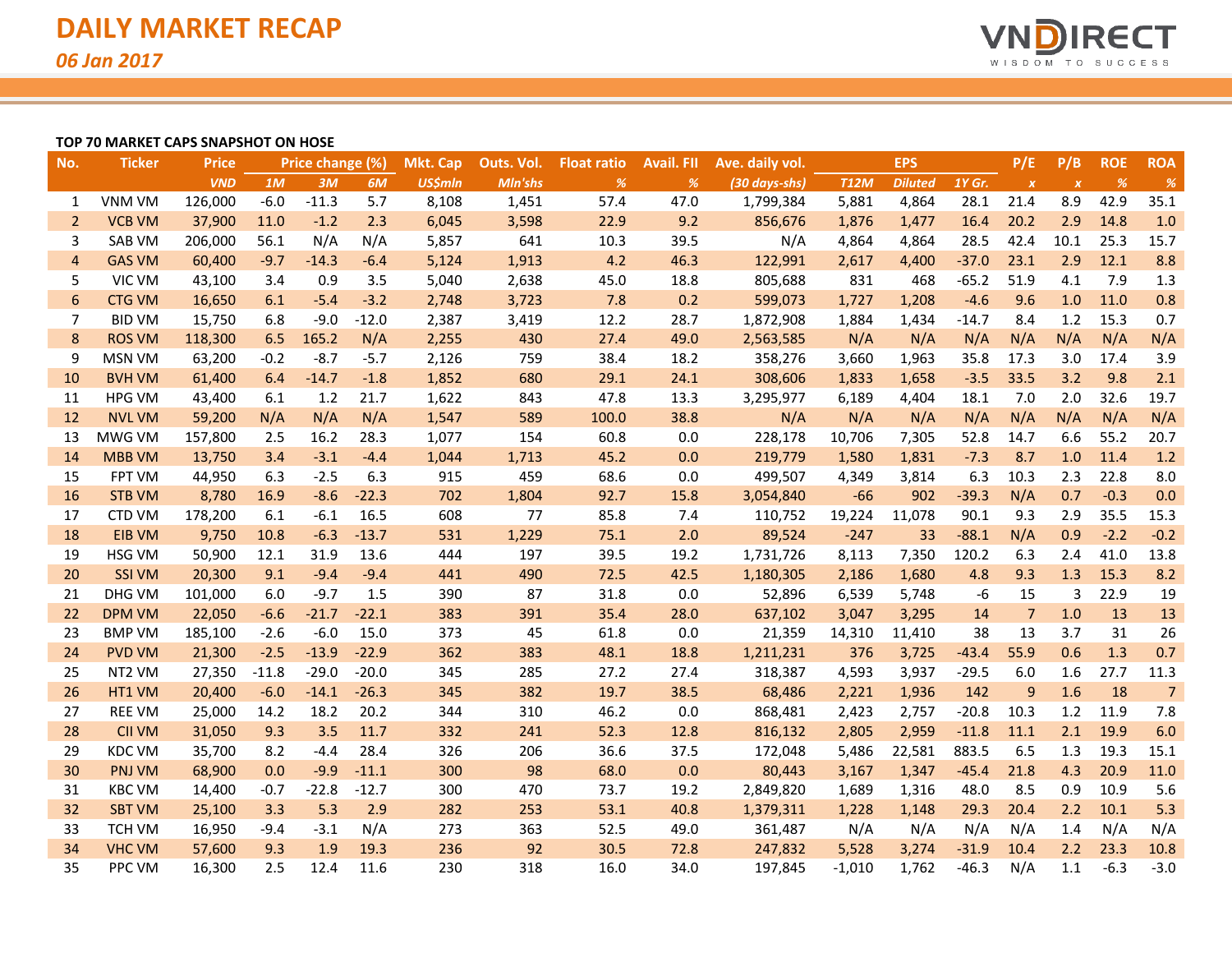

|     |               |              |         |                  |         |                |            |                    |                   |                 |             |                |         |                  |                           | (Continued) |                |
|-----|---------------|--------------|---------|------------------|---------|----------------|------------|--------------------|-------------------|-----------------|-------------|----------------|---------|------------------|---------------------------|-------------|----------------|
| No. | <b>Ticker</b> | <b>Price</b> |         | Price change (%) |         | Mkt. Cap       | Outs. Vol. | <b>Float ratio</b> | <b>Avail. FII</b> | Ave. daily vol. |             | <b>EPS</b>     |         | P/E              | P/B                       | <b>ROE</b>  | <b>ROA</b>     |
|     |               | <b>VND</b>   | 1M      | 3M               | 6M      | <b>US\$mln</b> | Mln'shs    | %                  | $\frac{9}{6}$     | (30 days-shs)   | <b>T12M</b> | <b>Diluted</b> | 1Y Gr.  | $\boldsymbol{X}$ | $\boldsymbol{\mathsf{x}}$ | %           | $\%$           |
| 36  | <b>DCM VM</b> | 9,600        | $-11.1$ | $-13.1$          | $-23.2$ | 225            | 529        | 24.3               | 43.4              | 72,123          | N/A         | N/A            | N/A     | N/A              | 0.8                       | N/A         | N/A            |
| 37  | <b>GMD VM</b> | 27,600       | 2.6     | $-2.5$           | 2.2     | 220            | 179        | 75.1               | 0.0               | 205,926         | 2,034       | 2,181          | $-28.9$ | 13.6             | 1.0                       | 7.2         | 4.1            |
| 38  | <b>HNG VM</b> | 6,360        | 3.8     | 12.2             | $-20.5$ | 216            | 767        | 29.5               | 48.4              | 988,614         | 1,023       | 914            | $-44.5$ | 6.2              | 0.5                       | 8.8         | 3.3            |
| 39  | LGC VM        | 25,100       | 3.1     | 8.7              | 9.6     | 215            | 193        | N/A                | 4.0               | 10,823          | 1,942       | 3,363          | $-62.7$ | 12.9             | 1.9                       | 15.5        | 5.2            |
| 40  | <b>VCF VM</b> | 179,000      | 5.3     | 23.4             | 26.1    | 211            | 27         | N/A                | 19.3              | 1,270           | 13,393      | 11,112         | $-26.4$ | 13.4             | 2.5                       | 20.4        | 14.2           |
| 41  | <b>GTN VM</b> | 18,500       | 3.4     | $-8.0$           | $-11.1$ | 205            | 250        | 52.9               | 48.1              | 1,092,379       | 229         | 761            | $-34.1$ | 80.9             | 1.7                       | 1.7         | 1.1            |
| 42  | <b>KDH VM</b> | 19,700       | $-2.5$  | $-8.2$           | 10.9    | 204            | 234        | 55.3               | 0.2               | 88,721          | 1,677       | 1,600          | 43.9    | 11.7             | 1.3                       | 12.0        | 5.4            |
| 43  | <b>BIC VM</b> | 39,000       | 9.9     | 5.7              | 60.5    | 203            | 117        | 99.6               | 1.5               | 13,099          | 1,421       | 1,358          | $-3.3$  | 27.4             | 2.3                       | 11.0        | 3.6            |
| 44  | <b>PAN VM</b> | 42,800       | 0.4     | $-10.8$          | $-0.5$  | 194            | 102        | 54.1               | 53.9              | 19,109          | 2,573       | 2,513          | 57.9    | 16.6             | 1.9                       | 11.6        | 6.9            |
| 45  | <b>HAG VM</b> | 5,360        | $-2.9$  | 4.3              | $-26.6$ | 188            | 790        | 54.2               | 35.0              | 3,162,462       | $-1,839$    | 613            | $-64.6$ | N/A              | 0.3                       | $-10.2$     | $-2.9$         |
| 46  | <b>ITA VM</b> | 4,180        | $-10.1$ | $-7.1$           | $-2.8$  | 174            | 938        | 61.8               | 34.6              | 6,185,784       | 30          | 166            | $-17.8$ | 139.0            | 0.4                       | 0.3         | 0.2            |
| 47  | <b>TRA VM</b> | 112,900      | $-1.9$  | $-13.2$          | $-5.1$  | 173            | 35         | 82.3               | 1.3               | 3,003           | 5,932       | 4,723          | 11.9    | 19.0             | 4.1                       | 23.3        | 16.5           |
| 48  | <b>TLG VM</b> | 100,000      | $-3.8$  | $-8.3$           | 11.1    | 170            | 38         | 4.1                | 28.0              | 593             | 5,662       | 3,395          | 14.7    | 17.7             | 4.0                       | 24.3        | 17.1           |
| 49  | DRC VM        | 31,150       | $-3.6$  | $-25.5$          | $-22.5$ | 164            | 119        | 39.0               | 17.4              | 125,352         | 3,434       | 3,623          | 22.0    | 9.1              | 2.2                       | 25.6        | 13.3           |
| 50  | <b>HCM VM</b> | 28,500       | 9.6     | $-1.4$           | $-14.9$ | 161            | 127        | 38.2               | 0.0               | 261,443         | 2,344       | 1,677          | $-43.3$ | 12.2             | 1.5                       | 12.8        | 8.8            |
| 51  | <b>PGD VM</b> | 40,000       | 12.0    | $-10.1$          | $-13.0$ | 160            | 90         | 49.0               | 45.0              | 126,961         | 3,105       | 3,701          | 78.6    | 13               | 2.6                       | 20          | 9              |
| 52  | <b>CAV VM</b> | 59,700       | 7.3     | 7.1              | $-0.5$  | 152            | 58         | 51.4               | 45.1              | 72,366          | 3,059.4     | 3,059          | 10.8    | 19.5             | 4.4                       | 23.7        | 9.2            |
| 53  | <b>PVT VM</b> | 11,850       | $-1.3$  | $-15.7$          | $-8.2$  | 148            | 281        | 48.9               | 24.1              | 366,574         | 1,543       | 1,195          | $-1.4$  | 7.7              | 1.0                       | 13.0        | 4.7            |
| 54  | <b>ASM VM</b> | 15,050       | 1.0     | $-4.1$           | $-1.6$  | 147            | 220        | 83.1               | 45.3              | 1,475,277       | 951         | 581            | $-61.9$ | 16               | 1.3                       | $\bf 8$     | 5              |
| 55  | FLC VM        | 5,140        | $-2.3$  | $-11.4$          | $-14.3$ | 145            | 638        | 68.3               | 41.3              | 9,088,334       | 1,743       | 1,952          | 19.9    | $\overline{3}$   | 0.4                       | 13          | $\overline{7}$ |
| 56  | <b>VSH VM</b> | 15,450       | $-3.4$  | $-1.0$           | 6.6     | 141            | 206        | 69.3               | 33.8              | 70,620          | 1,127       | 1,191          | $-31.6$ | 13.7             | 1.1                       | 8.2         | 4.5            |
| 57  | <b>NLG VM</b> | 22,400       | $-0.9$  | $-0.9$           | 1.8     | 141            | 142        | 44.0               | 0.3               | 190,430         | 2,170       | 1,462          | 73.8    | 10.3             | 1.3                       | 13.3        | 5.9            |
| 58  | <b>DXG VM</b> | 12,300       | $-5.4$  | $-2.4$           | $-3.3$  | 138            | 253        | 79.7               | 11.6              | 888,635         | 1,541       | 2,229          | 45.0    | 8                | 1.1                       | 15          | $\overline{7}$ |
| 59  | <b>HBC VM</b> | 31,200       | 11.4    | $-0.3$           | 34.5    | 131            | 94         | 78.9               | 18.9              | 1,180,973       | 3,574       | 731            | 50.4    | 9                | 2.2                       | 28          | 4              |
| 60  | <b>DVP VM</b> | 71,800       | 1.1     | $-1.0$           | $-3.0$  | 127            | 40         | 17.9               | 33.6              | 3,187           | 6,842       | 7,027          | 23.2    | 10               | 3.0                       | 29          | 25             |
| 61  | PC1 VM        | 36,400       | $-1.1$  | N/A              | N/A     | 121            | 75         | 100.0              | 29.3              | 255,500         | 9,179.0     | 9,179          | N/A     | 4.0              | 1.0                       | N/A         | N/A            |
| 62  | <b>SKG VM</b> | 77,500       | 7.5     | $-10.0$          | $-21.3$ | 118            | 34         | 42.8               | 0.3               | 41,499          | 6,294.3     | 5,191          | 82.7    | 12.3             | 4.0                       | 38.1        | 37.4           |
| 63  | PDR VM        | 13,000       | $-1.5$  | 0.0              | $-9.1$  | 116            | 202        | 31.6               | 45.7              | 492,001         | 712         | 887            | 242.9   | 18.3             | 1.1                       | 6.4         | 1.8            |
| 64  | <b>CHP VM</b> | 20,800       | 1.5     | $-0.5$           | N/A     | 116            | 126        | 24.9               | 45.6              | 18,209          | 1,620       | 2,484          | 47      | 12.8             | 1.8                       | 14.0        | 6.8            |
| 65  | PTB VM        | 119,500      | 2.3     | 2.9              | 3.9     | 114            | 22         | 66.6               | 39.5              | 29,641          | 9,554       | 5,357          | 21.6    | 12.5             | 3.8                       | 35.8        | 16.1           |
| 66  | <b>VSC VM</b> | 56,600       | 1.1     | $-14.6$          | $-15.5$ | 114            | 46         | 85.0               | 0.0               | 86,493          | 5,190       | 6,130          | 12.7    | 10.9             | 1.9                       | 18.7        | 11.2           |
| 67  | DMC VM        | 71,500       | $-4.4$  | $-17.1$          | $-11.2$ | 110            | 35         | 1.2                | 43.7              | 23,920          | 4,892       | 3,365          | 5.7     | 14.6             | 2.9                       | 21.5        | 17.8           |
| 68  | <b>NKG VM</b> | 36,300       | 2.5     | $-5.5$           | 30.1    | 106            | 66         | 25.3               | 21.0              | 161,793         | 9,540       | 2,318          | 48.5    | 3.8              | 1.7                       | 56.2        | 10.9           |
| 69  | <b>IJC VM</b> | 8,700        | 12.7    | 6.1              | $-2.2$  | 106            | 274        | 21.2               | 42.4              | 312,427         | 478         | 418            | $-50.2$ | 18.2             | 0.8                       | 4.5         | 1.7            |
| 70  | <b>SJS VM</b> | 23,600       | $-2.7$  | $-11.9$          | $-2.1$  | 104            | 99         | 41.2               | 35.9              | 76,240          | 2,811       | 2,273          | 44.0    | 8.4              | 1.1                       | 14.1        | 4.8            |

*Source: Bloomberg*